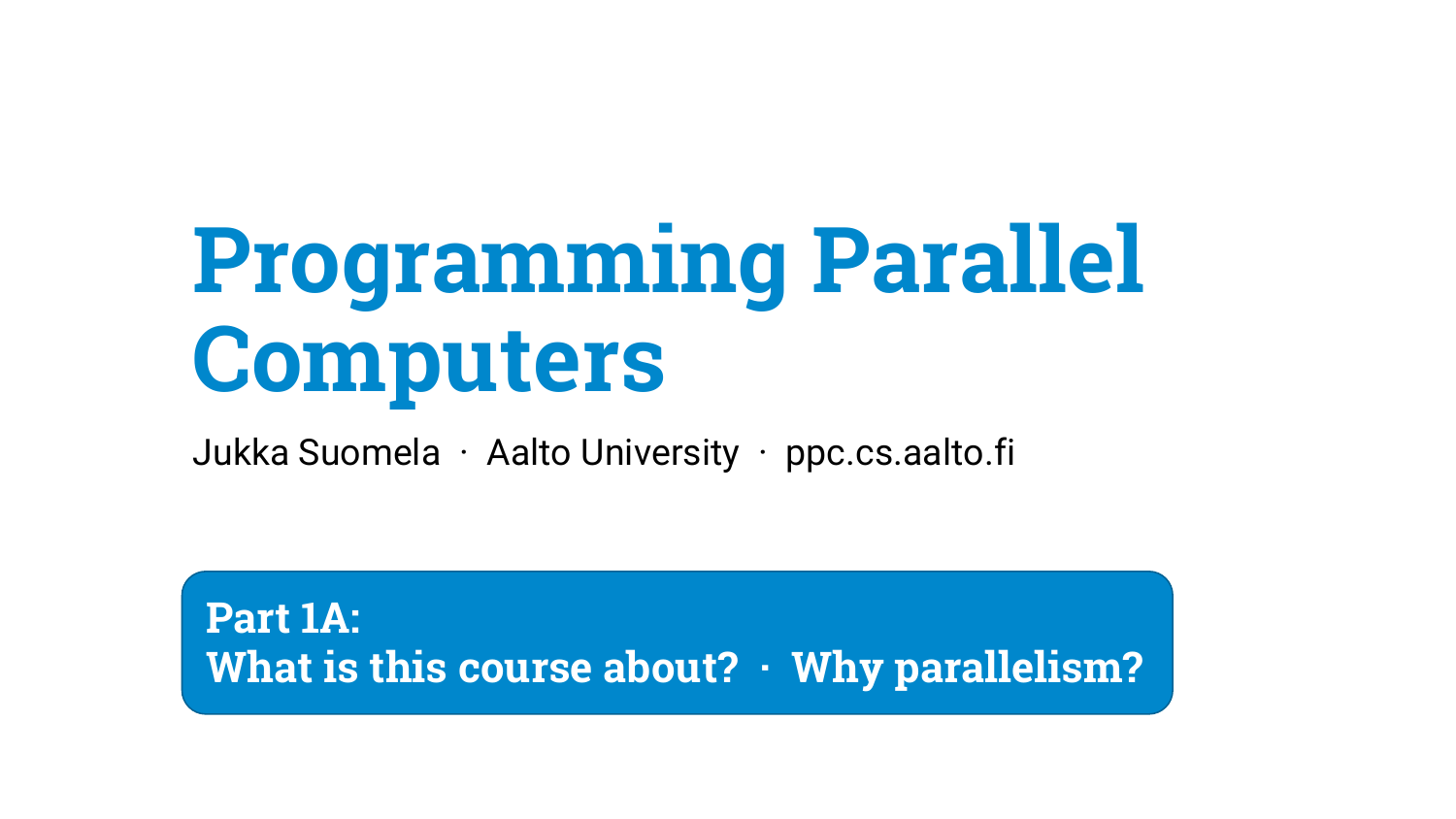## **Performance, in practice!**

- **Main goal:** learning to write code that *runs very fast* on modern computers
- **The only way to get there:** write programs that do *lots of independent things in parallel*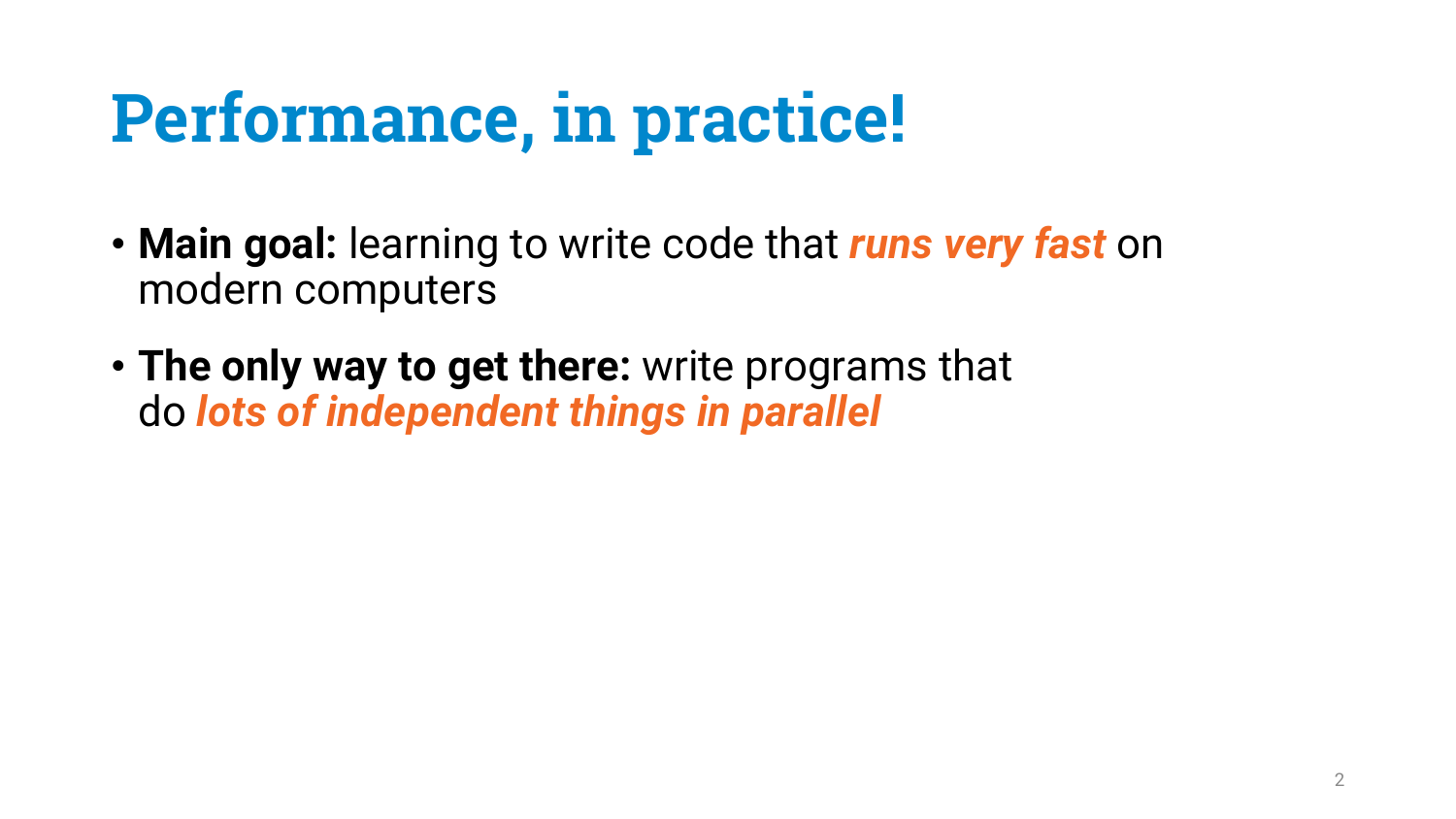### **150 -fold speedups?**

On a single computer, with a 4 -core processor?

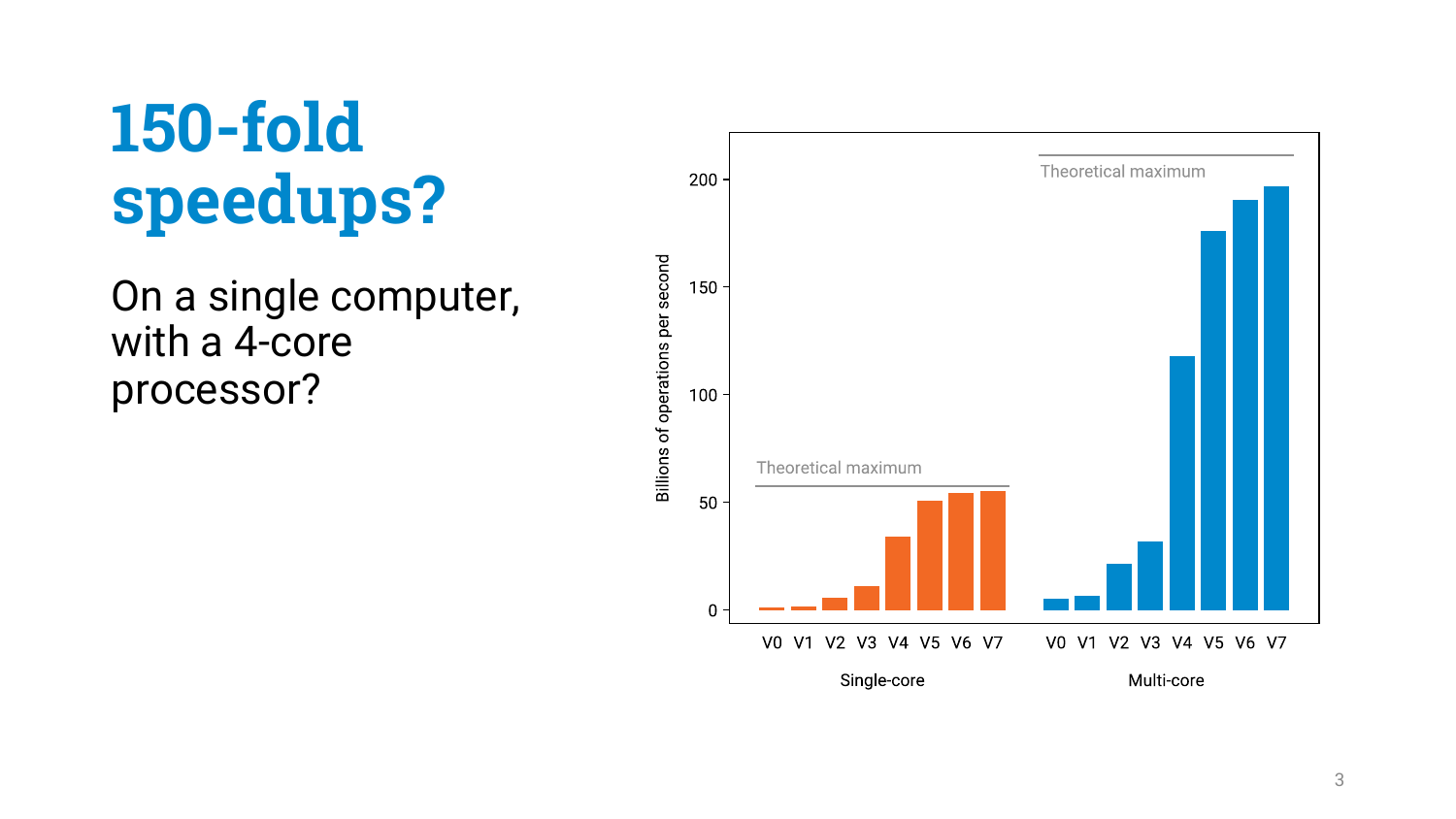## **Performance, in practice!**

- **"Solve this problem, using this computer, for this input, as fast as possible"**
	- you will write a program
	- we will measure how long it takes to run
- **Grading:** *correct solution & good performance*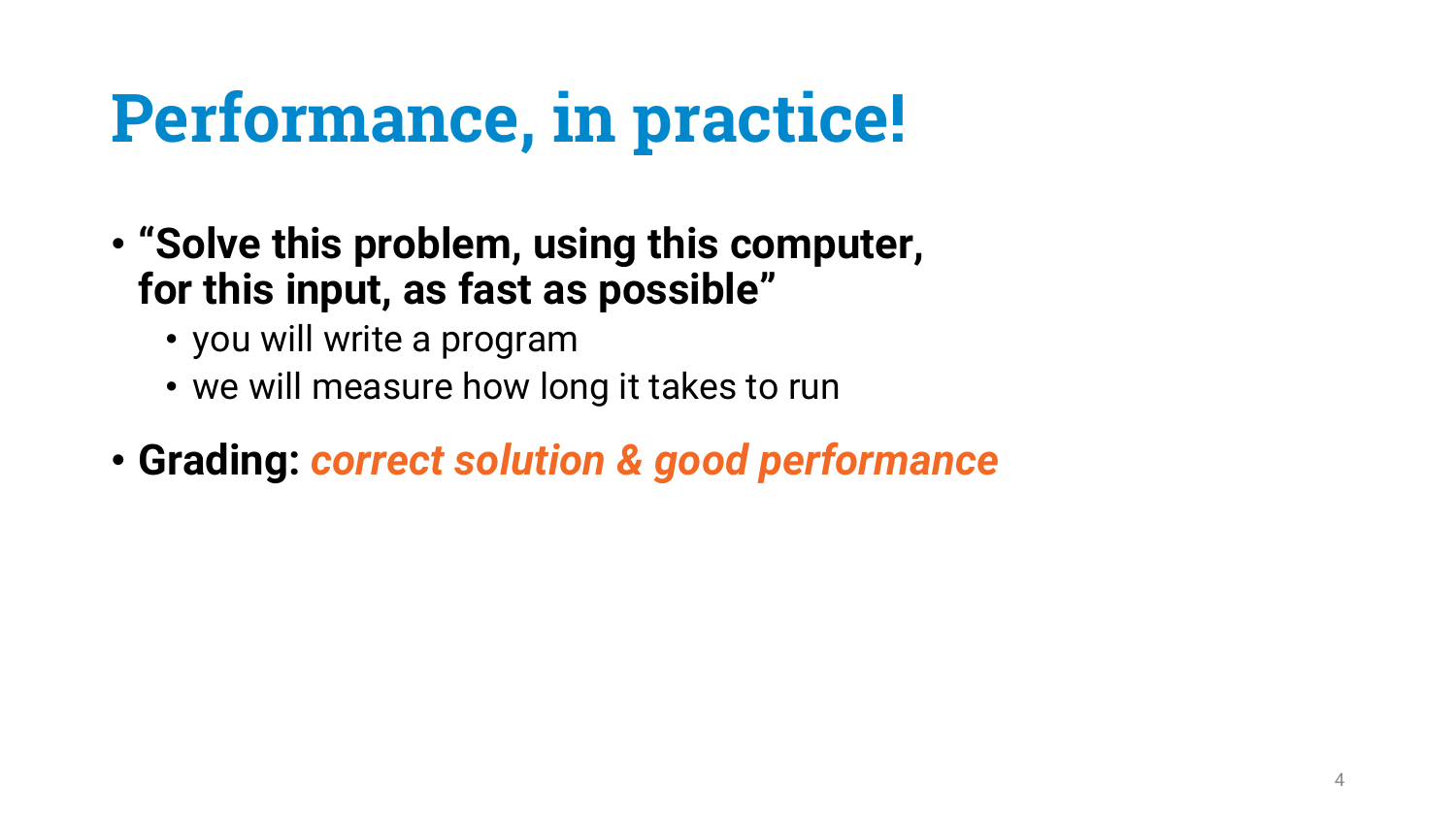## **Performance, in practice!**

- We will focus on the *good parts*
	- getting the job done, with minimal effort, in practice
	- tools that are as simple as possible without sacrificing performance
- Emphasis on *understanding*
	- demystifying hardware
	- learning to **predict** performance
- This is *engineering*
	- based on understanding, math, science, and good practices
	- but requires **creativity** and **experimentation**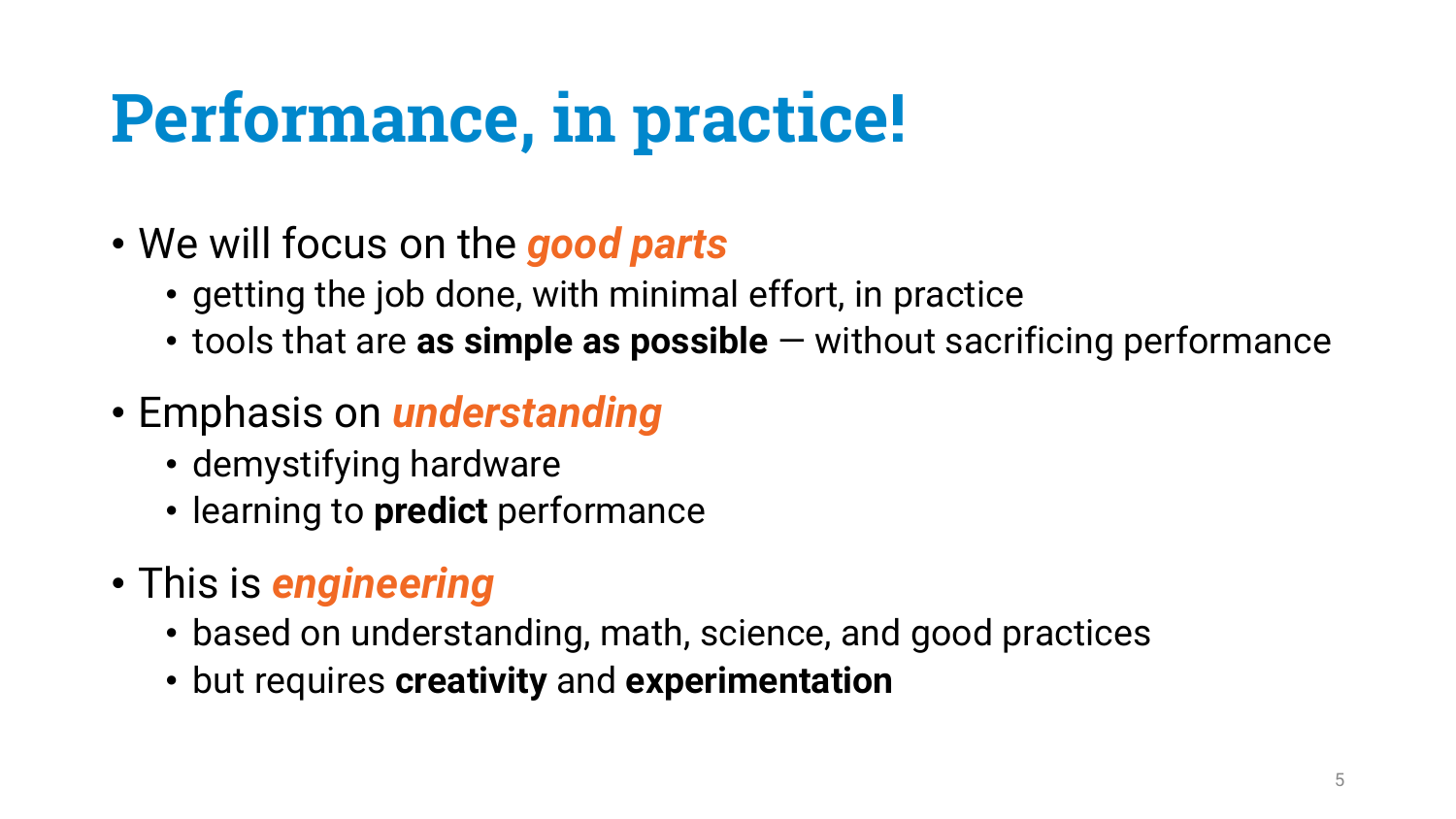## **Prerequisites**

#### • **Necessary:**

- good understanding of computer programming, algorithms and data structures
- *working knowledge of C or C++*
- **Not needed:**
	- knowledge of parallel programming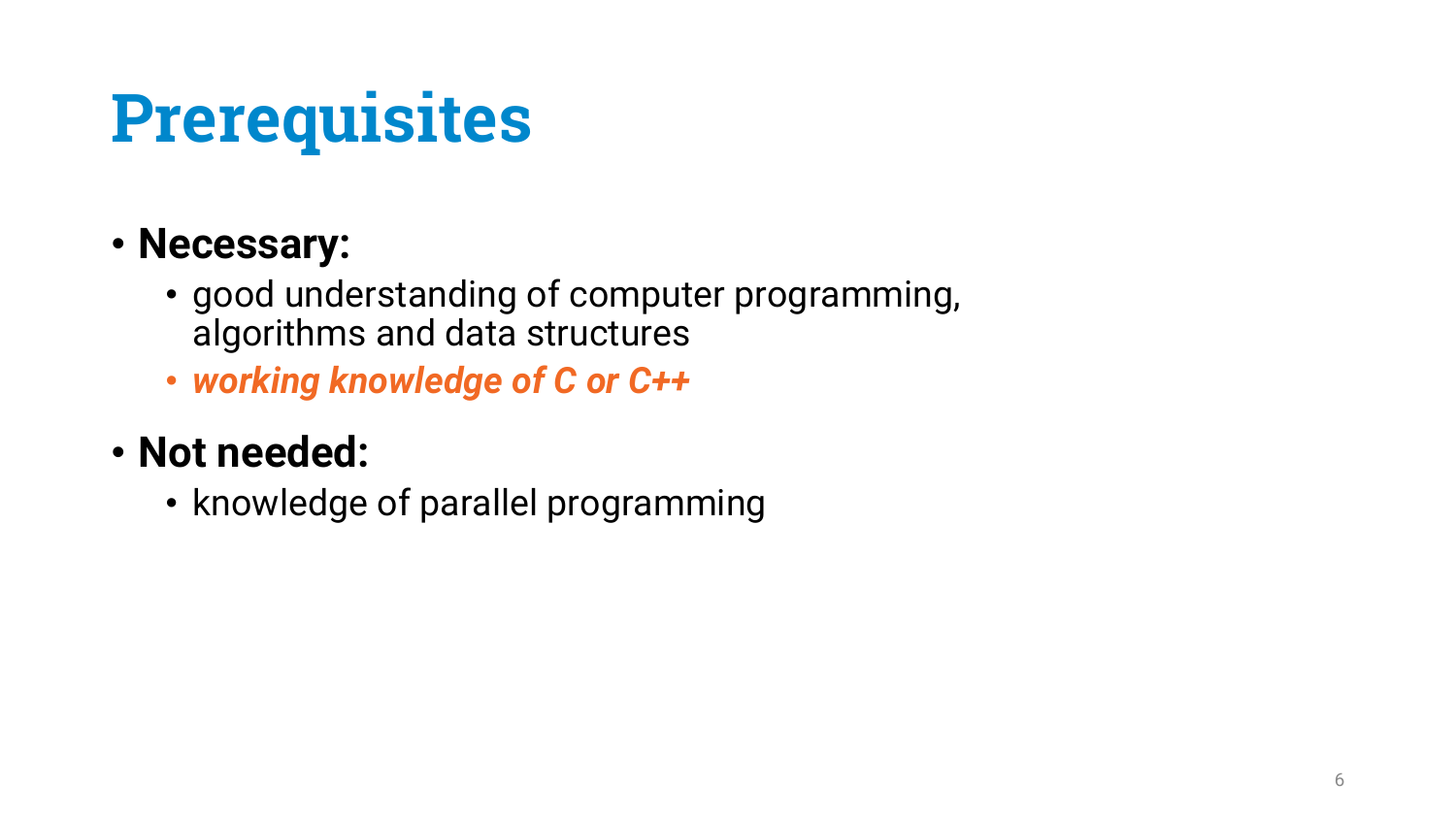# **Why parallelism?**

The only way to get good performance nowadays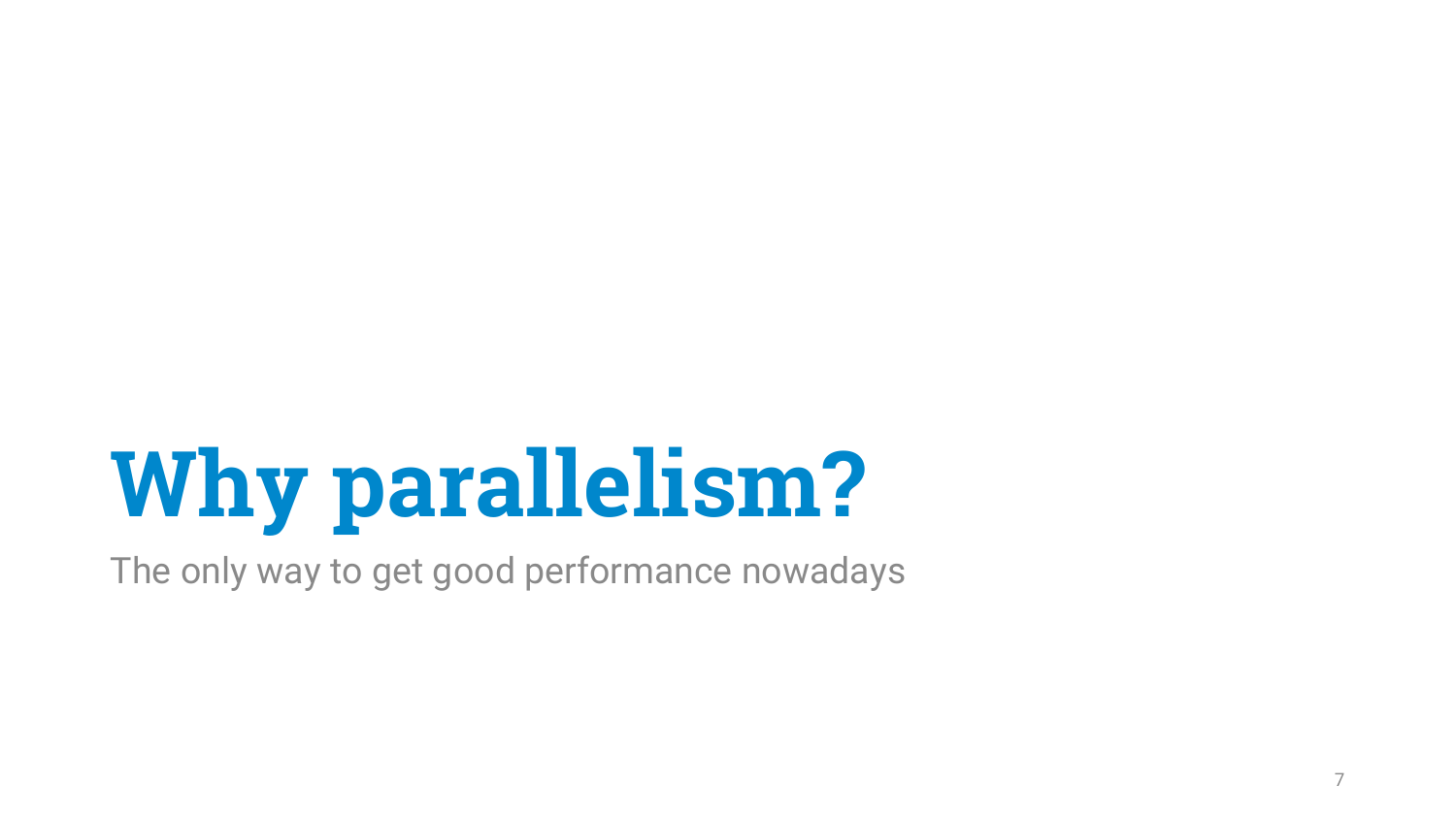### **Modern computers are massively parallel**

- Multiple *CPU cores*
- Multiple *execution units* per core
- Execution units can perform *vector operations*
- Execution units are *pipelined*
	- no need to wait for one operation to finish before starting the next one
- And then there is a *massively parallel GPU*…
	- we can do general-purpose computation on the graphics processor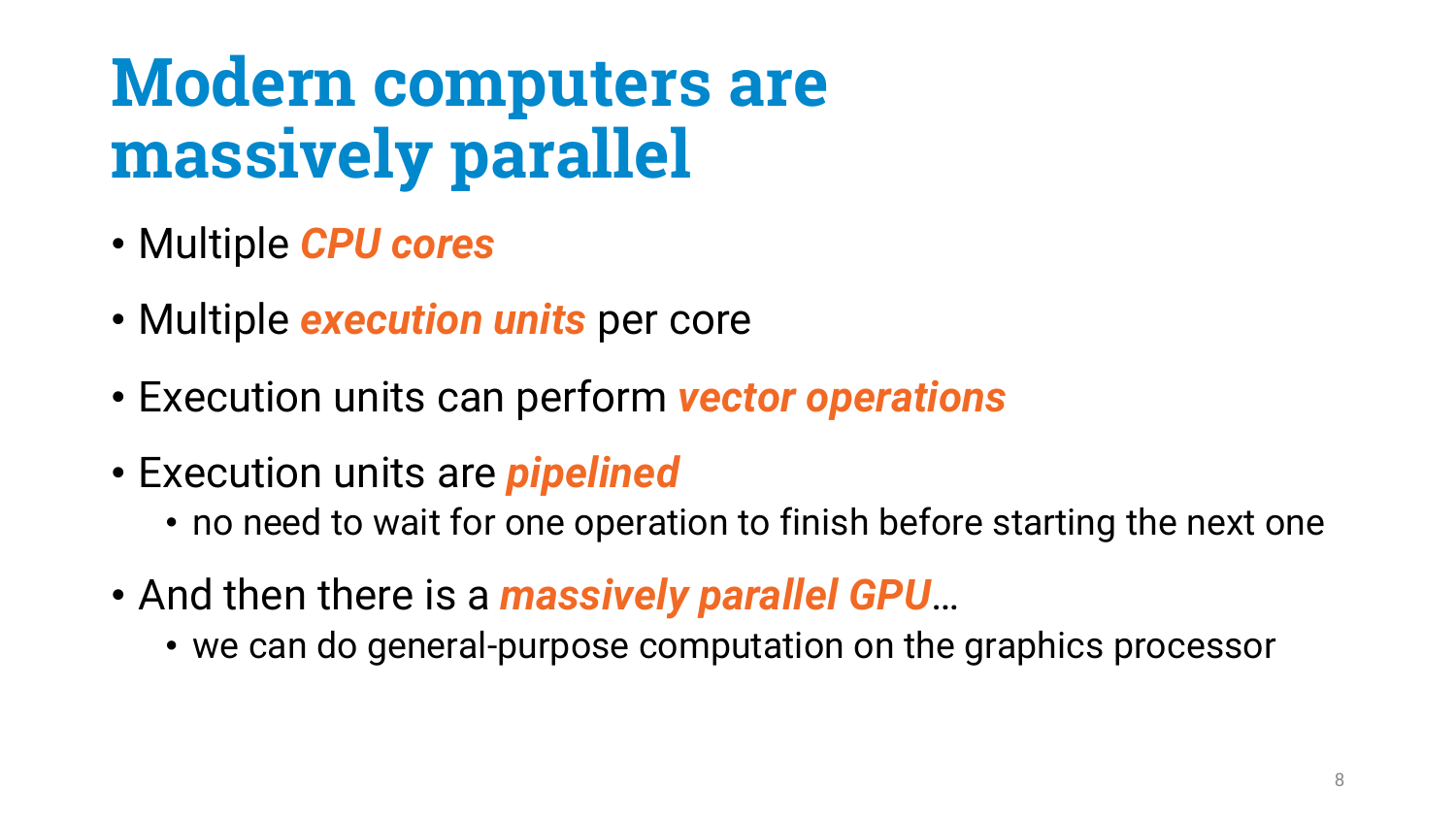### **All new performance comes from parallelism**

- Sequential performance stopped improving around 2000
- *All new performance comes from parallelism*
- New code is needed
- Traditional C++ code might use *less than 1%* of the capabilities of your computer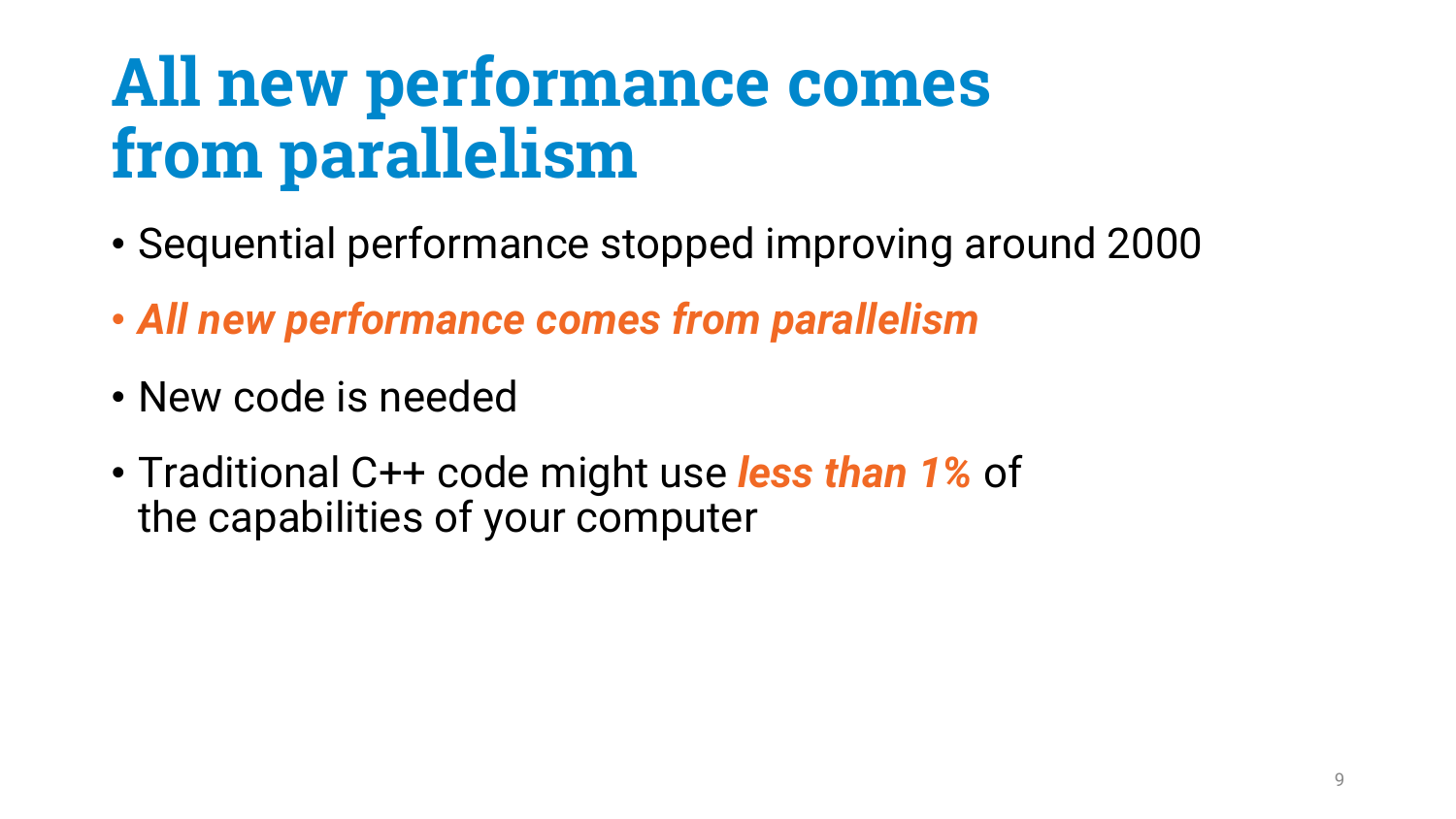Gordon E. Moore: "Cramming more components onto integrated circuits", Electronics Magazine 1965 (reprinted in Proc. IEEE, vol. 86, issue 1, 1998)

#### **Moore's law**

1965 prediction:

*number of transistors in integrated circuits grows exponentially*

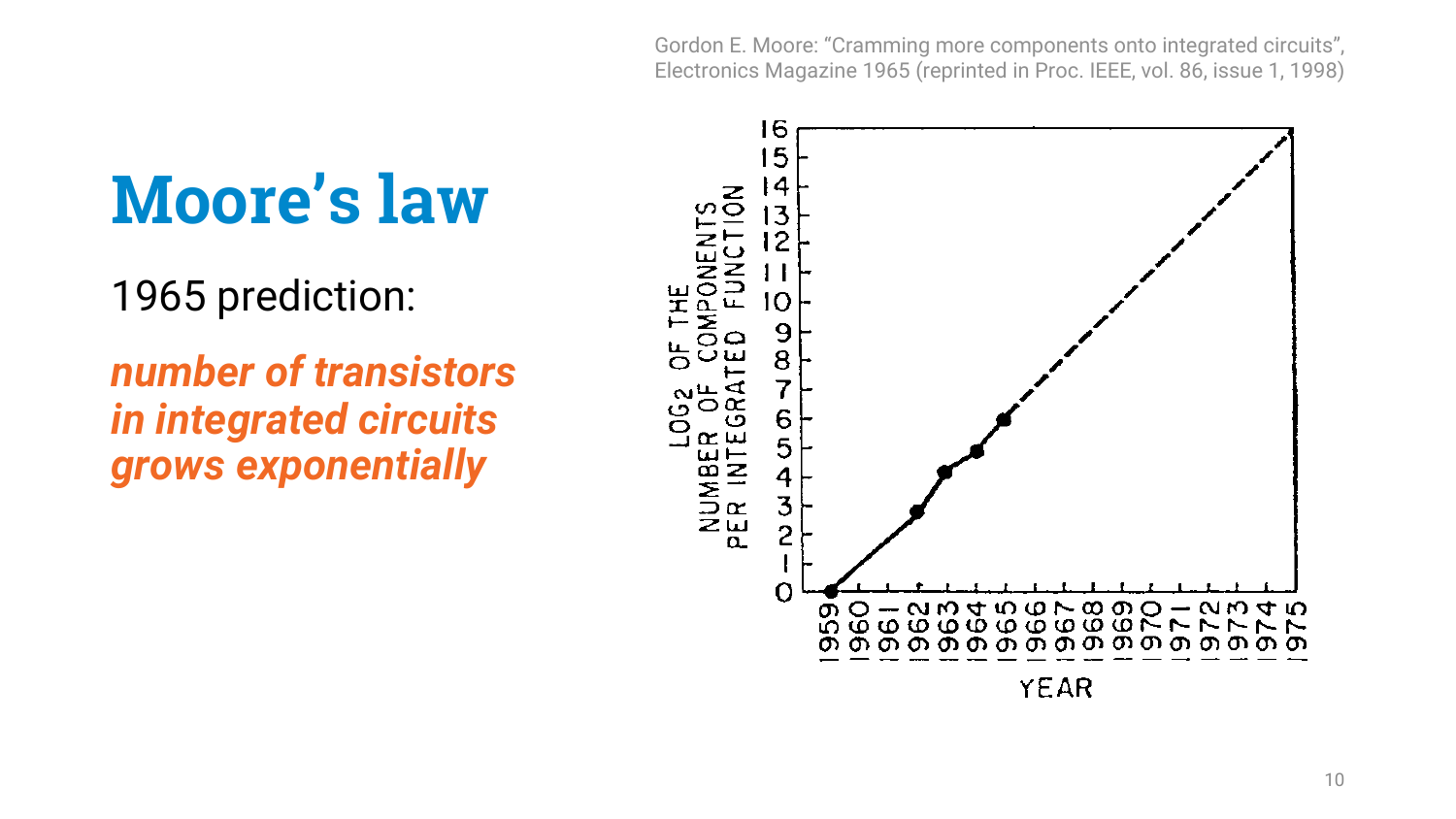Gordon E. Moore: "Cramming more components onto integrated circuits", Electronics Magazine 1965 (reprinted in Proc. IEEE, vol. 86, issue 1, 1998)

#### **Moore's law**

1965 prediction:

*number of transistors in integrated circuits grows exponentially*

2020: yes, still true!

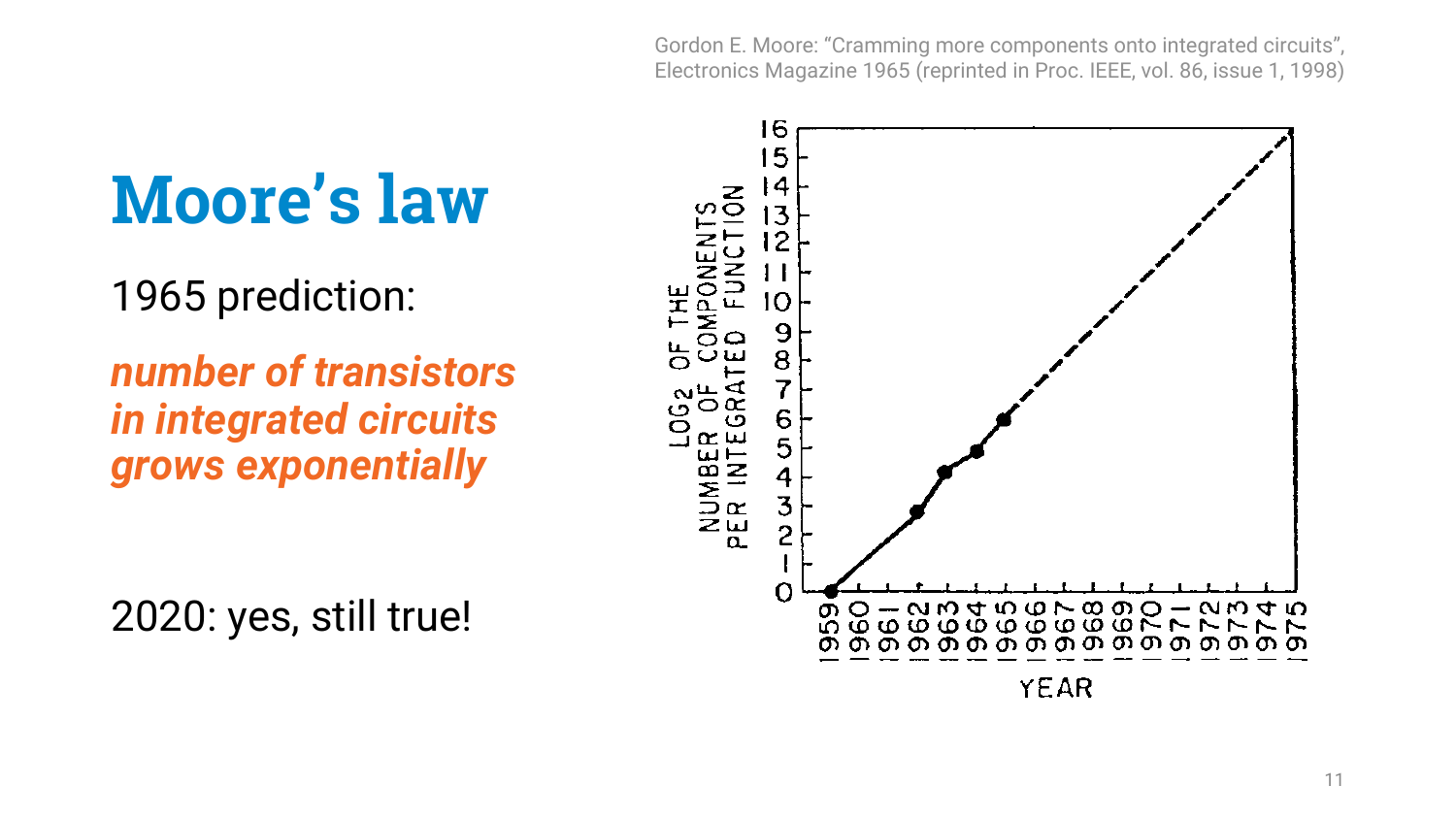#### **Moore's law**

Still going strong!

But something has changed…

| <b>Year</b> | <b>Transistors</b> | <b>CPU</b> model   |
|-------------|--------------------|--------------------|
| 1975        | 3 0 0 0            | 6502               |
| 1979        | 30 000             | 8088               |
| 1985        | 300 000            | 386                |
| 1989        | 1 000 000          | 486                |
| 1995        | 6 000 000          | <b>Pentium Pro</b> |
| 2000        | 40 000 000         | Pentium 4          |
| 2005        | 100 000 000        | 2-core Pentium D   |
| 2008        | 700 000 000        | 8-core Nehalem     |
| 2014        | 6 000 000 000      | 18-core Haswell    |
| 2017        | 20 000 000 000     | 32-core AMD Epyc   |
| 2019        | 40 000 000 000     | 64-core AMD Rome   |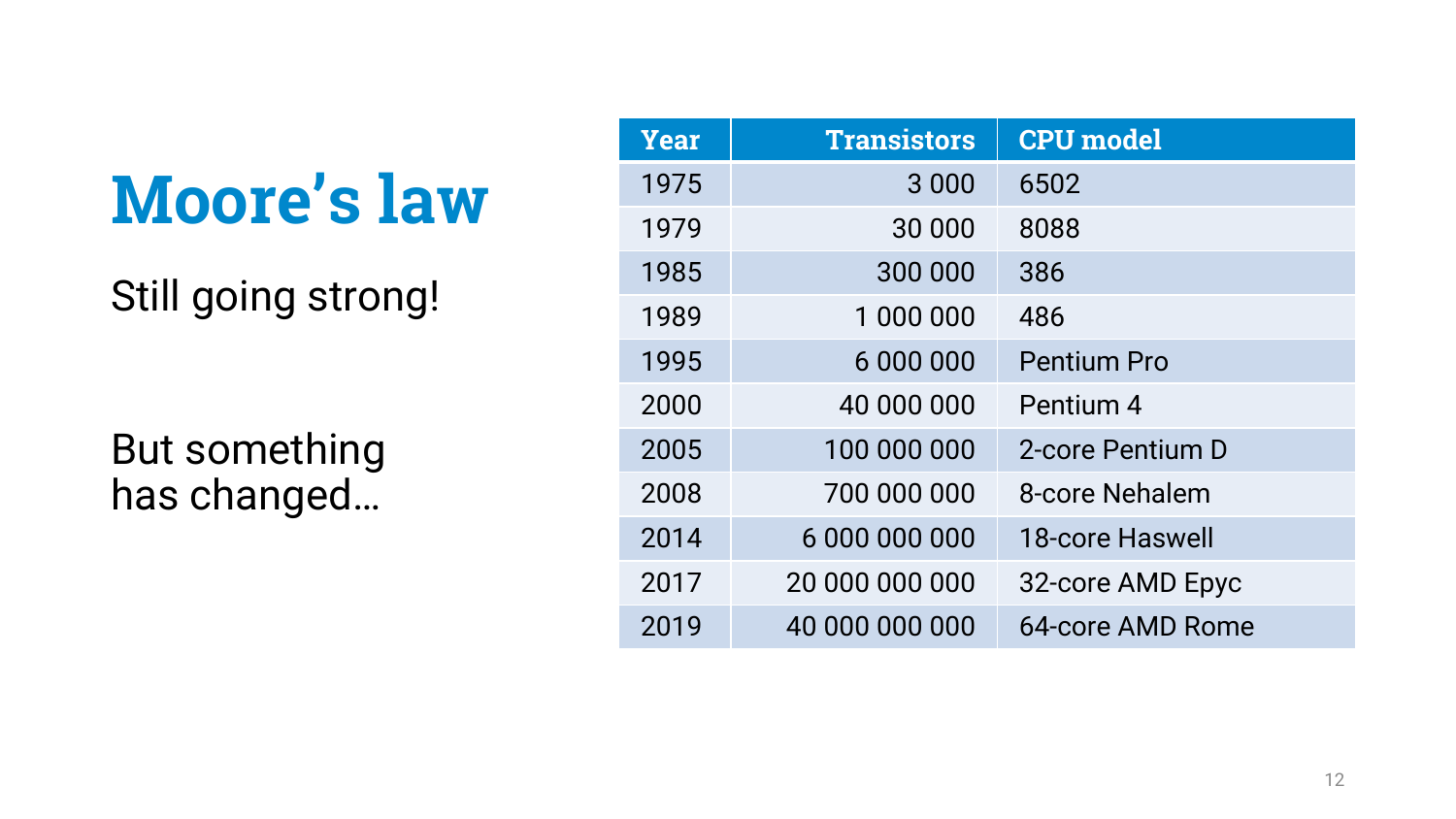|                   | <b>Year</b> | <b>Transistors</b> | <b>CPU</b> model   |
|-------------------|-------------|--------------------|--------------------|
|                   | 1975        | 3 0 0 0            | 6502               |
| <b>Sequential</b> | 1979        | 30 000             | 8088               |
| performance       | 1985        | 300 000            | 386                |
| improving         | 1989        | 1 000 000          | 486                |
|                   | 1995        | 6 000 000          | <b>Pentium Pro</b> |
|                   | 2000        | 40 000 000         | Pentium 4          |
|                   | 2005        | 100 000 000        | 2-core Pentium D   |
| <b>Parallel</b>   | 2008        | 700 000 000        | 8-core Nehalem     |
| performance       | 2014        | 6 000 000 000      | 18-core Haswell    |
| improving         | 2017        | 20 000 000 000     | 32-core AMD Epyc   |
|                   | 2019        | 40 000 000 000     | 64-core AMD Rome   |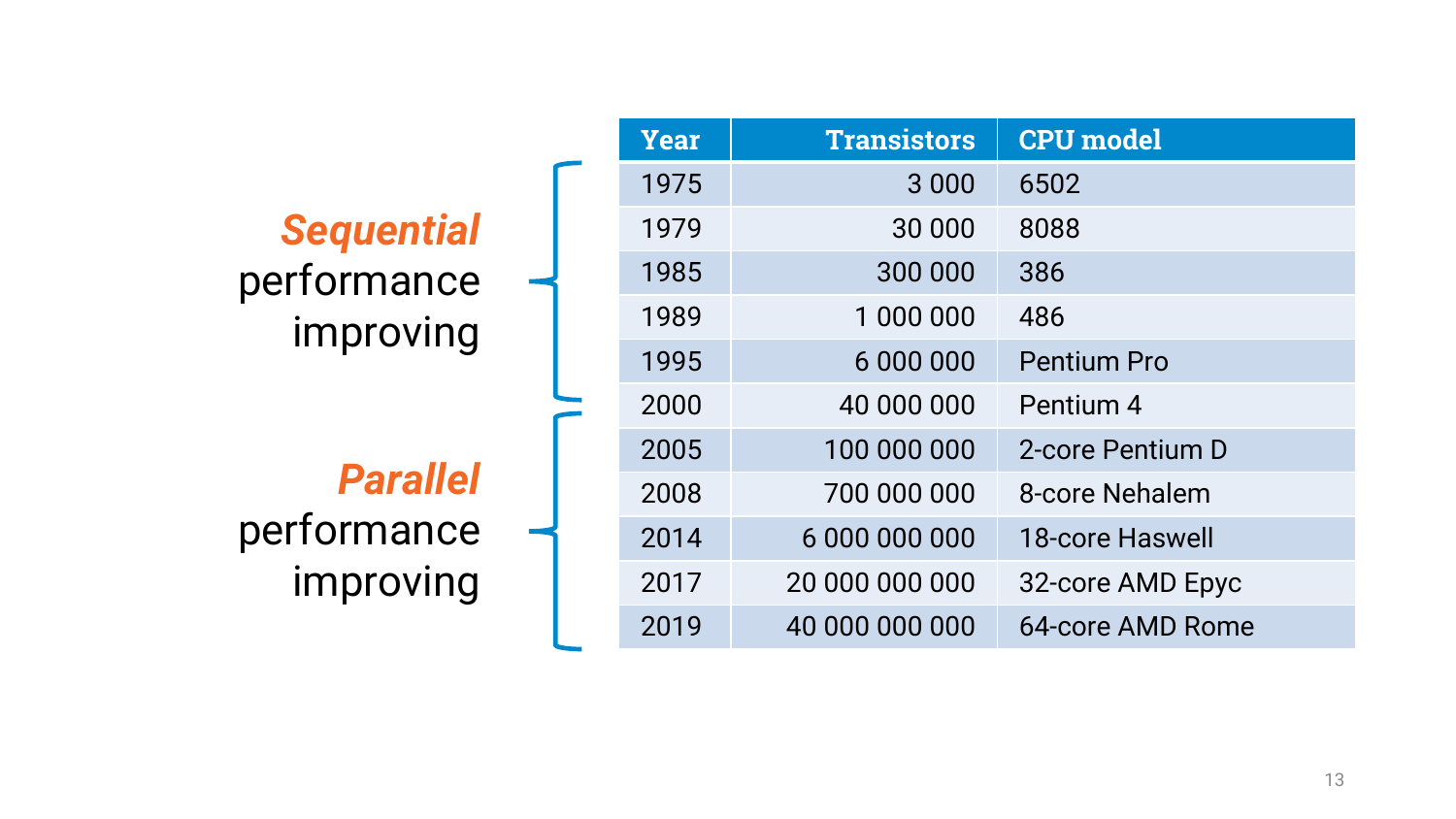|                           |  | Year | <b>Transistors</b> | <b>CPU</b> model       |
|---------------------------|--|------|--------------------|------------------------|
|                           |  | 1975 | 3 0 0 0            | 6502                   |
| It takes <i>less time</i> |  | 1979 | 30 000             | 8088                   |
| to complete one           |  | 1985 | 300 000            | 386                    |
| operation                 |  | 1989 | 1 000 000          | 486                    |
|                           |  | 1995 | 6 000 000          | <b>Pentium Pro</b>     |
|                           |  | 2000 | 40 000 000         | Pentium 4              |
|                           |  | 2005 | 100 000 000        | 2-core Pentium D       |
| We can do several         |  | 2008 | 700 000 000        | 8-core Nehalem         |
| operations                |  | 2014 | 6 000 000 000      | <b>18-core Haswell</b> |
| in parallel               |  | 2017 | 20 000 000 000     | 32-core AMD Epyc       |
|                           |  | 2019 | 40 000 000 000     | 64-core AMD Rome       |
|                           |  |      |                    |                        |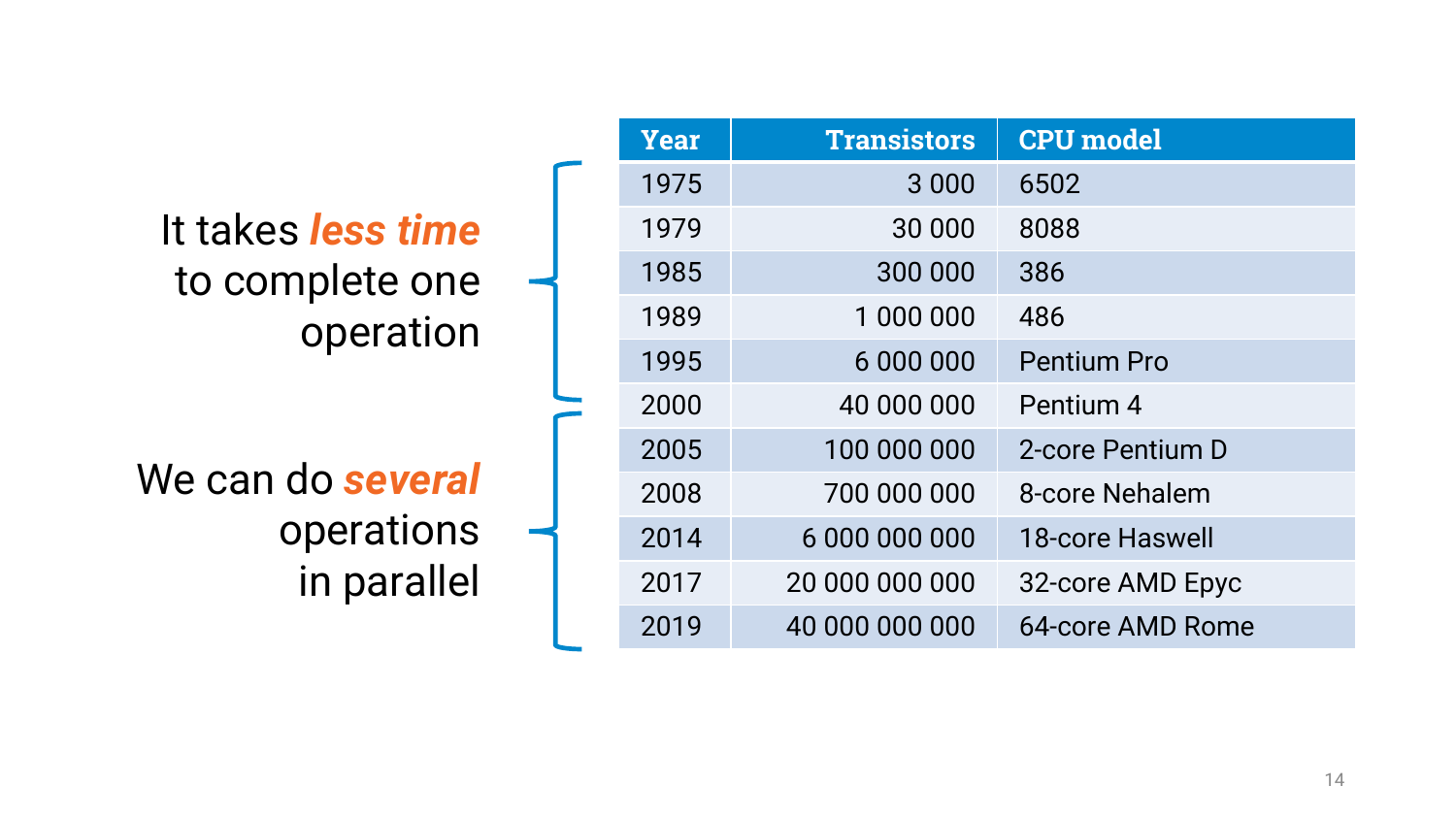|                   | Year | <b>Transistors</b> | <b>CPU</b> model       |
|-------------------|------|--------------------|------------------------|
|                   | 1975 | 3 0 0 0            | 6502                   |
|                   | 1979 | 30 000             | 8088                   |
| Lower latency     | 1985 | 300 000            | 386                    |
|                   | 1989 | 1 000 000          | 486                    |
|                   | 1995 | 6 000 000          | <b>Pentium Pro</b>     |
|                   | 2000 | 40 000 000         | Pentium 4              |
|                   | 2005 | 100 000 000        | 2-core Pentium D       |
|                   | 2008 | 700 000 000        | 8-core Nehalem         |
| Higher throughput | 2014 | 6 000 000 000      | <b>18-core Haswell</b> |
|                   | 2017 | 20 000 000 000     | 32-core AMD Epyc       |
|                   | 2019 | 40 000 000 000     | 64-core AMD Rome       |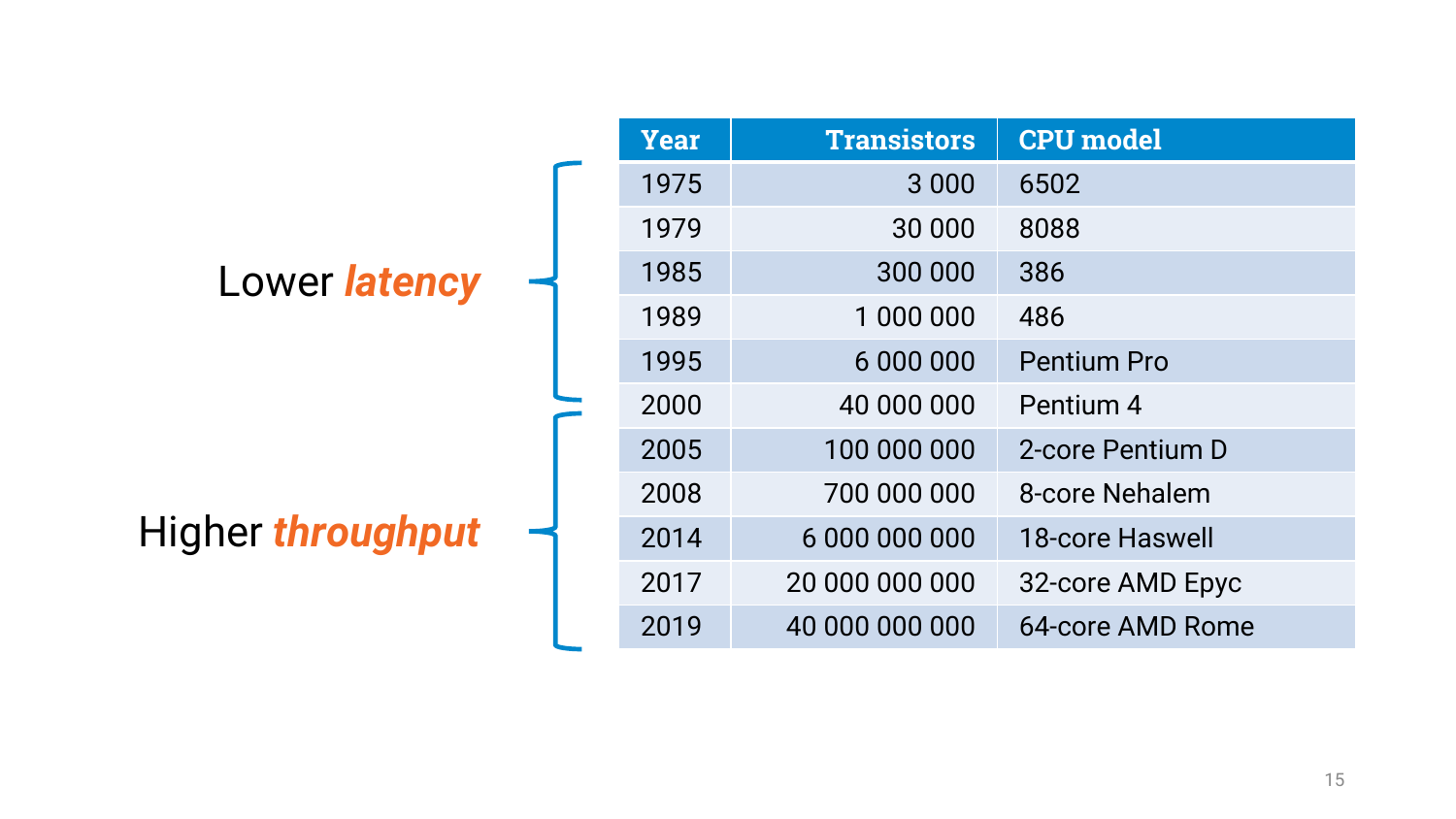## **Latency vs. throughput**

- *Latency:* time to perform operation, from start to finish
- *Throughput:* how many operations are completed per time unit
	- in the long run
- **Example:** MSc degrees at Aalto
	- latency: ≈ *2 years*
	- throughput: ≈ *1960 degrees/year*
	- Aalto is massively parallel!
	- education in a sequential manner would yield only *0.5 degrees/year*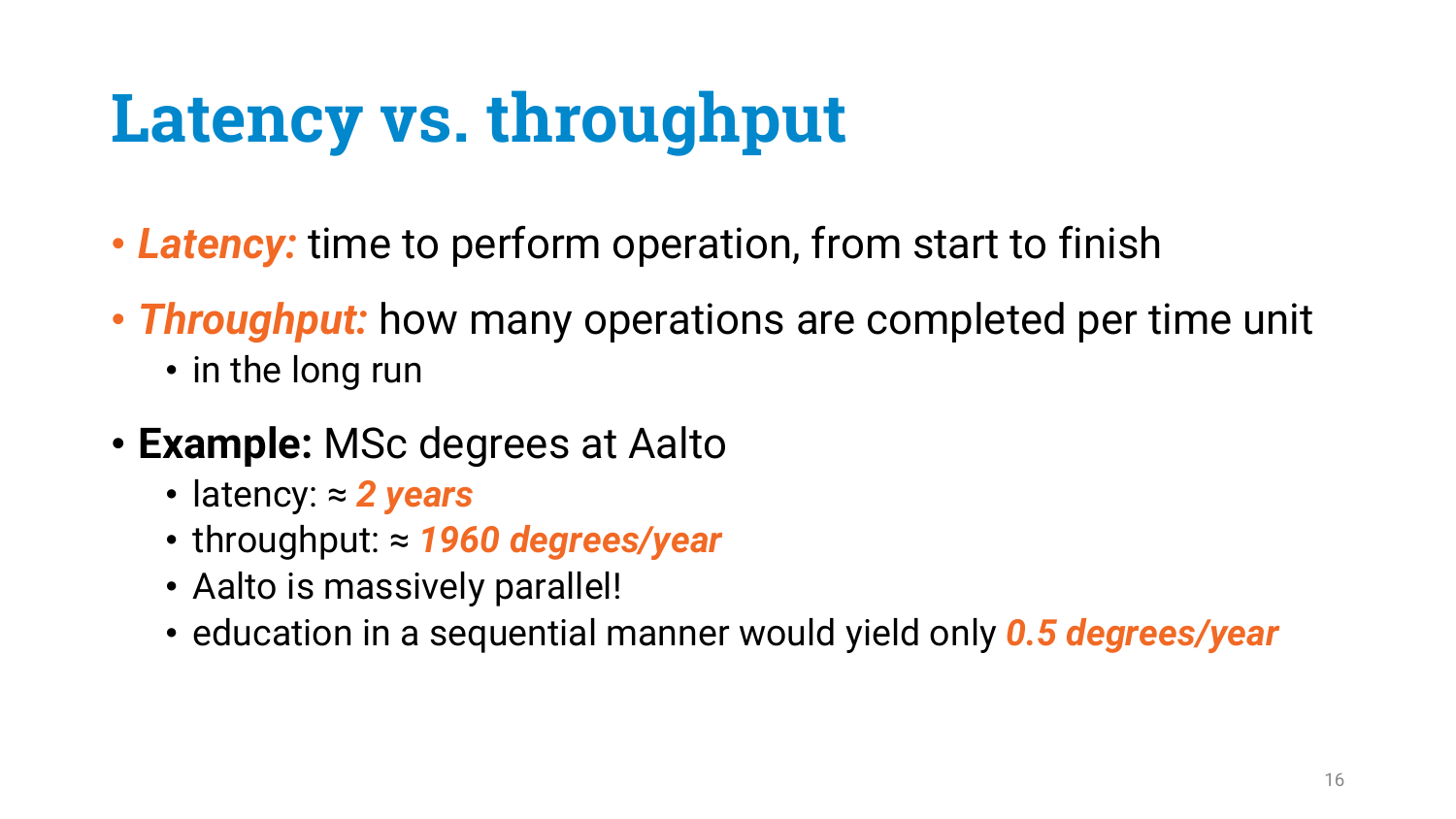## **Latency vs. throughput**

- *Latency:* time to perform operation, from start to finish
- *Throughput:* how many operations are completed per time unit
	- in the long run

- **Formerly:** lower latency → higher throughput
- **Nowadays:** more parallelism  $\rightarrow$  higher throughput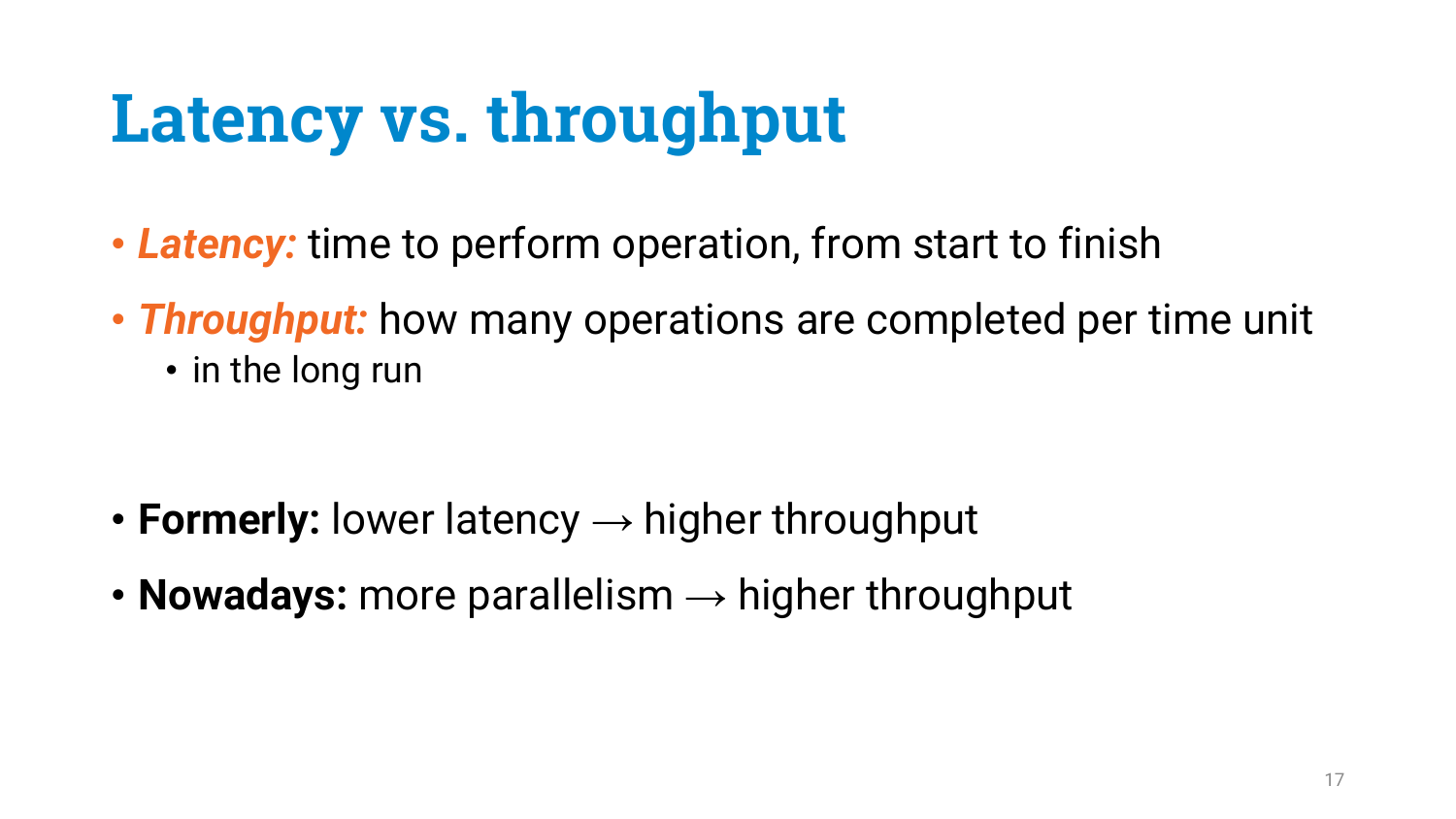### **Progress used to look like this**

**High latency Low latency**





**time time**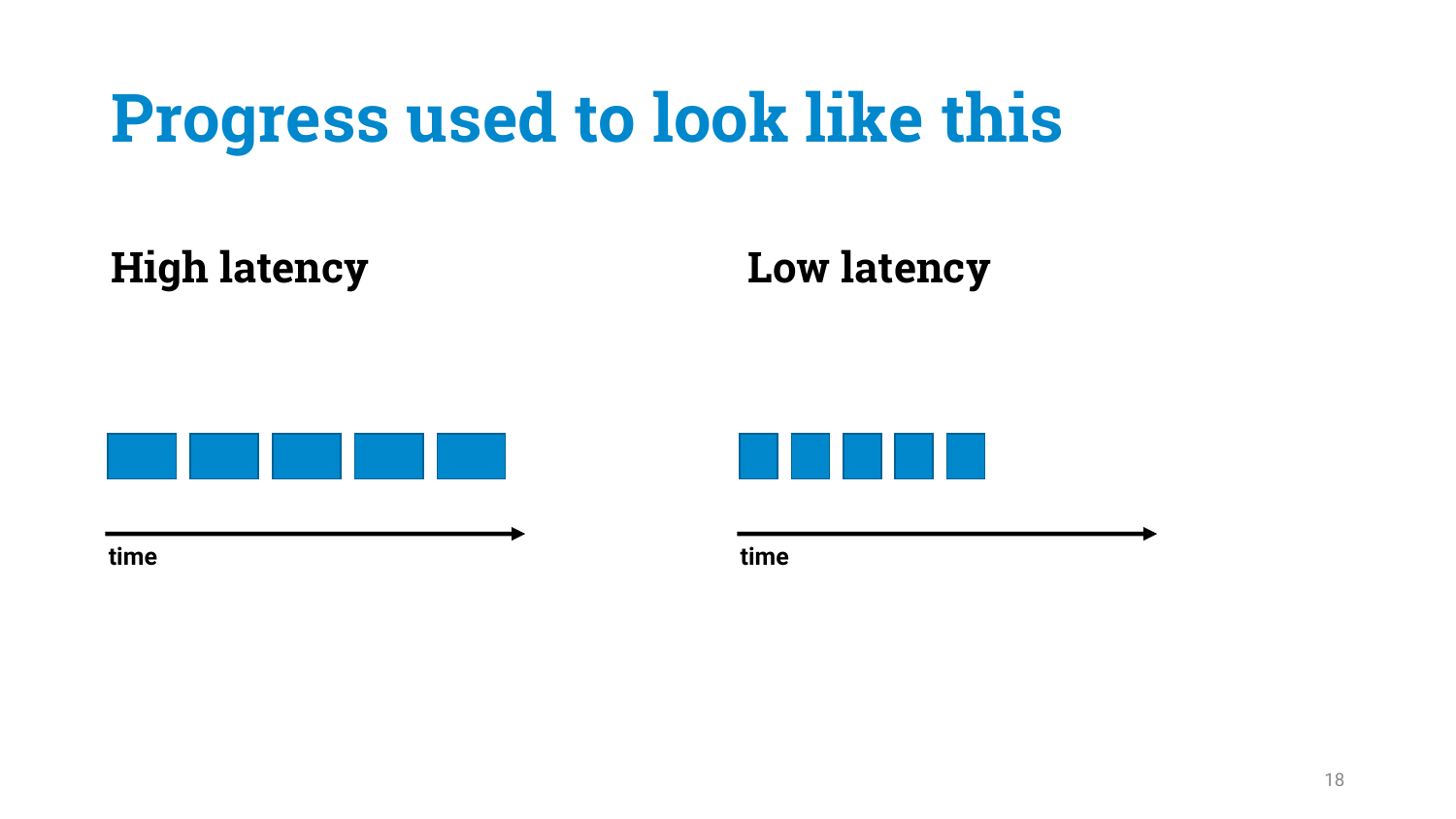## **New kind of progress**

**No parallelism Lots of parallelism**





**time time**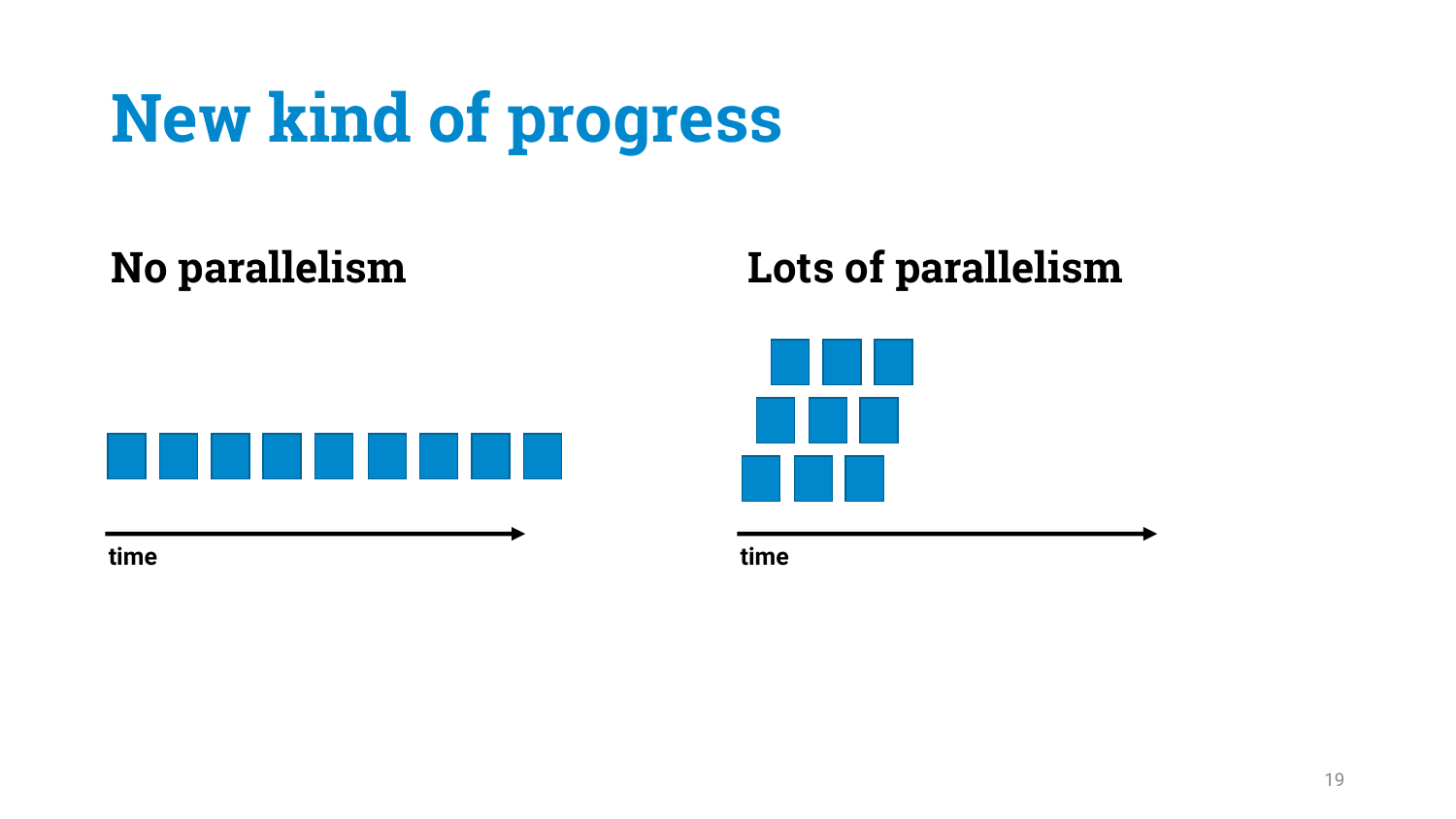- Typical modern desktop CPU: **Intel Core i5-6500** (4 cores)
- Operation: **single-precision floating-point multiplication**
- Latency: *4 clock cycles*
- Sequential throughput: *0.25 operations / cycle*
- Parallel throughput: *64 operations / cycle*
	- we can have 256 operations simultaneously on the fly!
- *200 billion* operations per second (clock speed ≈ 3.3 GHz)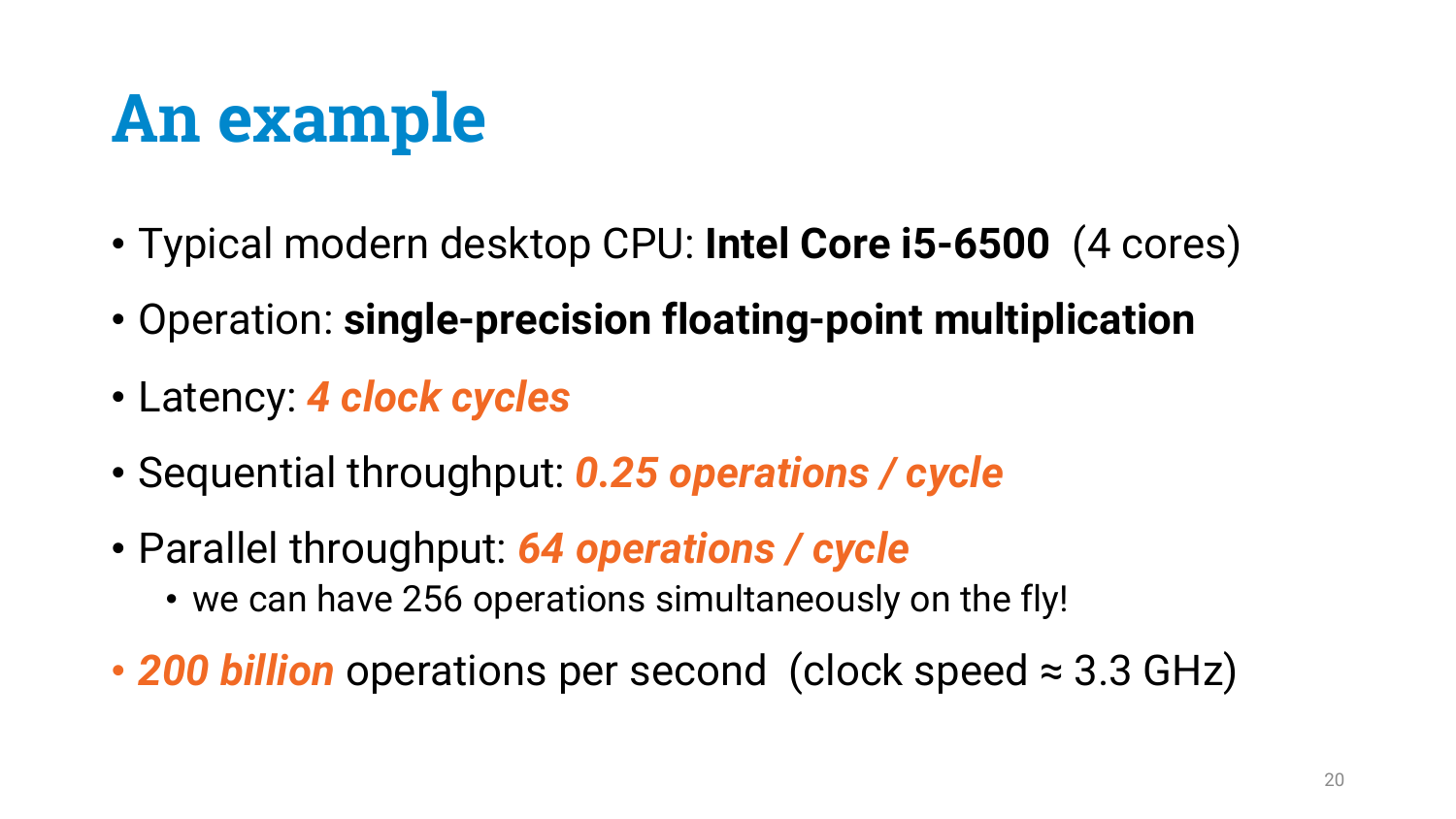- *Multicore:* factor **4**
	- 4 cores, each of them can run independent threads
- *Superscalar:* factor **2**
	- each core can initiate 2 multiplications per clock cycle
- *Pipelining:* factor **4**
	- no need to wait for operations to finish before starting a new one
- *Vectorization:* factor **8**
	- each multiplication can process 8-wide vectors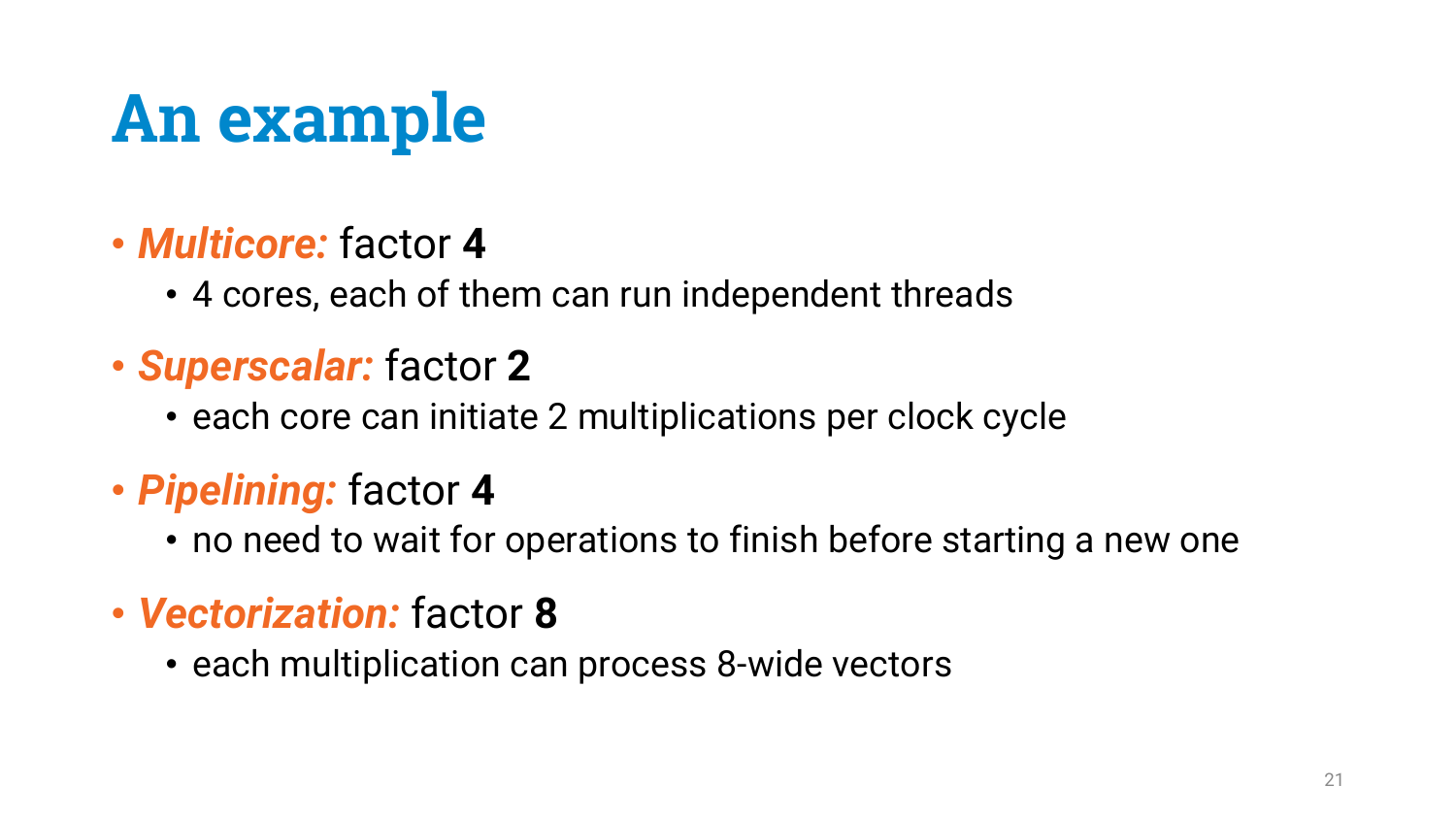**Parallel computing: much more than just multithreading!**

- *Multicore:* factor **4**
	- 4 cores, each of them can run independent threads
- *Superscalar:* factor **2**
	- each core can initiate 2 multiplications per clock cycle
- *Pipelining:* factor **4**
	- no need to wait for operations to finish before starting a new one
- *Vectorization:* factor **8**
	- each multiplication can process 8-wide vectors